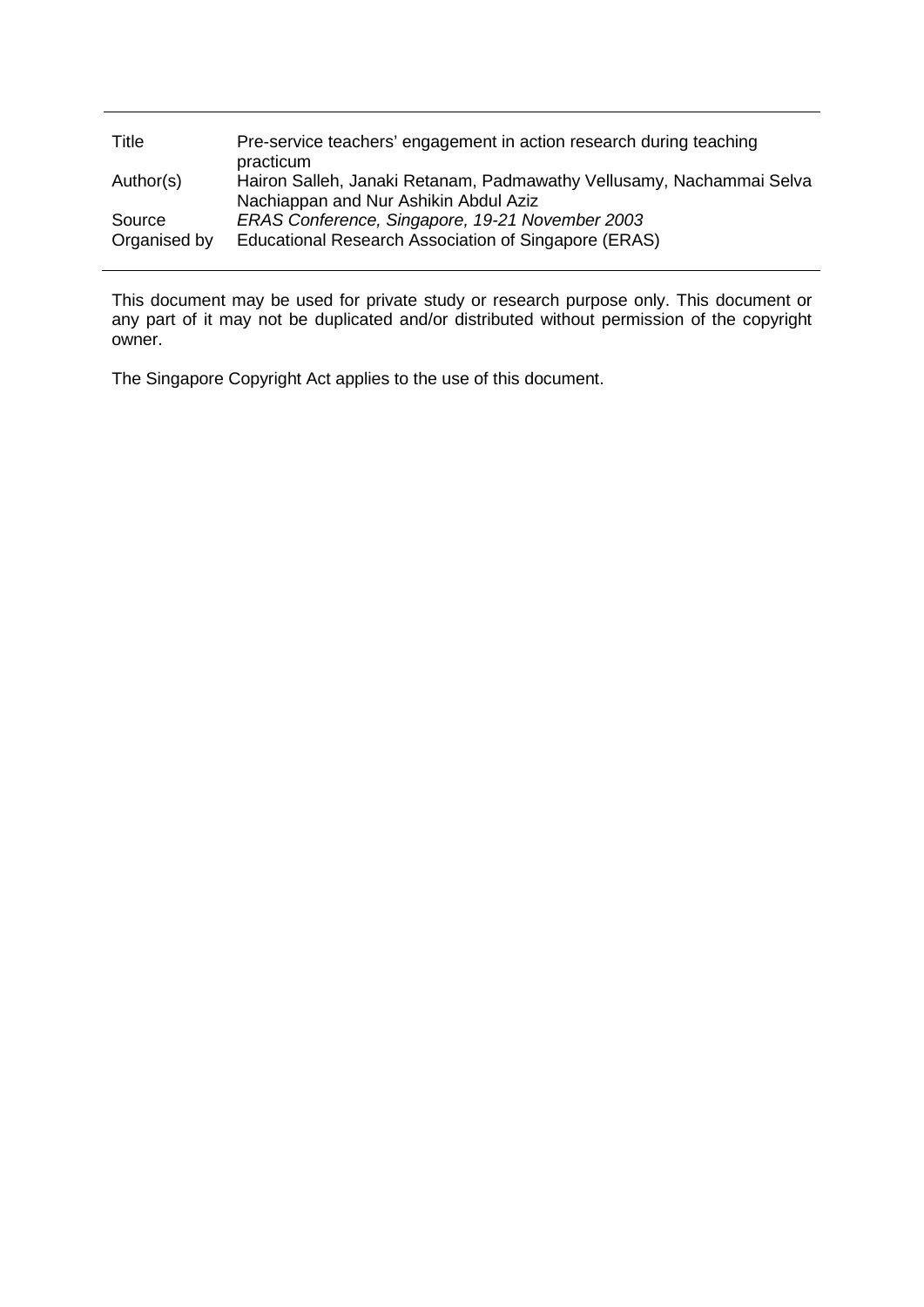## **PRE-SERVICE TEACHERS' ENGAGEMENT IN ACTION RESEARCH DURING TEACHING PRACTICUM**

Hairon Salleh, Janaki Retanam, Padmawathy Vellusamy, Nachammai Selva Nachiappan, and Nur Ashikin Abdul Aziz National Institute of Education Nanyang Technologocal University Singapore

# **ABSTRACT**

The advent of the Knowledge Age has brought many challenges to countries around the world in every aspect of life, including learning in teacher education. With regards to this, there is widespread agreement on the promotion of educational themes such as higher order skills, teaching for understanding, constructivism, authentic problem solving, and lifelong learning. In the same vein, there is increasing recognition for teachers to teach in ways that are appropriate to prepare students for the Knowledge Age, and thus the need to re-evaluate the learning structures for pre-service teachers. This paper summarises an inductive research study of four final-year pre-service teachers (Diploma in Education) to look at how engagement in an action research project during the teaching practicum influences their pedagogical practice and beliefs towards professional learning.

## **Introduction**

Although action research is not entirely new in the Singapore teacher education scene not much has been published locally regarding it, and especially in relation to how it could be used as a strategy for teachers, or pre-service teachers, to professionalise their work (Ponte, 2002). The call towards greater autonomy and diversity by the Ministry of Education (MOE) is an indication towards new forms of learning and practice in Singapore education. The above reasons, coupled with the belief that action research has much potential in promoting professional autonomy and discretion in order to be effective and responsive to in the period of change (Potter, 2001), have motivated the first author, to embark on the research study. Throughout the course of the study the authors were interested to find out how the properties or structures of action research influence pre-service teachers' pedagogical practice and beliefs towards professional learning.

#### **Method**

The research study stretched from March to October 2003. Prior to the research study, the first author made an open invitation to 33 pre-service teachers whom he had tutored before. In total 10 pre-service teachers decided to participate in a project entitled 'Practicum Action Learning' (PAL Project) after having attended a half-hour talk with regards to the project. However, after the teaching practicum experience 4, who are the second, third, fourth and fifth authors, eventually proceeded on with the research study as they had engaged in both the reflection and research components. The PAL Project sought to provide participants with the conceptual grasp, and foretaste, of the basic action research cycle through their teaching practicum experiences starting from the notion of 'plan-do-review' cycle *(Diagram 1)*. The first author's choice to use 'action learning' as opposed to 'action research' is to focus participants to learning rather than researching, and in order not to frighten off participants.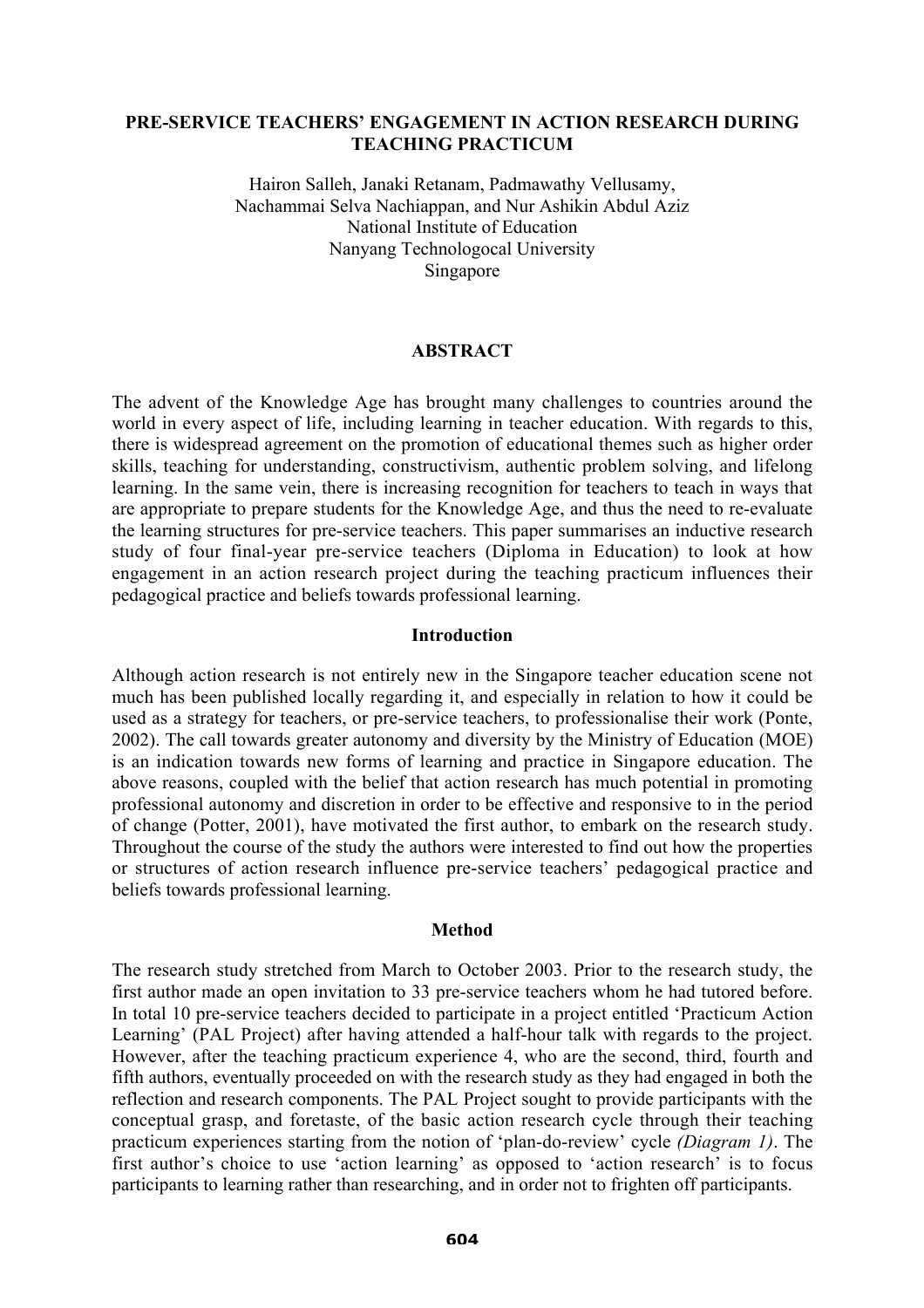

**Diagram 1: Plan-Do-Review Cycle**

Central to the action research cycle is the notion of reflection – espousing Schon's theory of reflection-in-action and reflection-on-action (1983). While the former is a process that helps to reshape what we are working on, while we are working on it, the latter is about *"thinking back on what we have done in order to discover how our knowing-in-action may have contributed to an unexpected outcome" (Schon, 1983, p. 26)*.

The project provided the structure for reflection, in the form of a set of questions, for participants to reflect during the review phase of the action research cycle (Appendix A). The set of questions sought to engage participants in reflection concerning the taught lessons at both the individual and collective levels. They engaged in dialogue either within the individual (self-conversations) or between individuals (conversations between individuals). Conversations between individuals could be between one pre-service teacher and another, or more than one, or between one pre-service teacher and his or her Co-operating Teacher (CT). These reflections serve to probe into possible explanations for gaps that exist between planned lesson objectives and actual lesson outcomes. Here participants – individually and collectively – generate hypotheses based on what actually had taken place in class. This is the 'induction' aspect of the project (Diagram 2). The generation of hypotheses would then act as an advocate or adviser in the lesson planning of the next subsequent lesson. Participants' individual or collective hypotheses would then be 'put to the test' during the next lesson delivery. This is the 'deduction' aspect. After the next lesson, individual and collective reflections would either generate new hypotheses or re-construct previous hypotheses *(induction)*. They would then serve to influence the next subsequent lesson, which would serve to put to test new or reconstructed hypotheses *(deduction)*. Besides generating or reconstructing hypotheses through individual and collective reflections, research tools such as observations, interviews, questionnaires and document or data analyses could be used to aid in the induction and deduction processes. This could be carried out as an individual or group effort.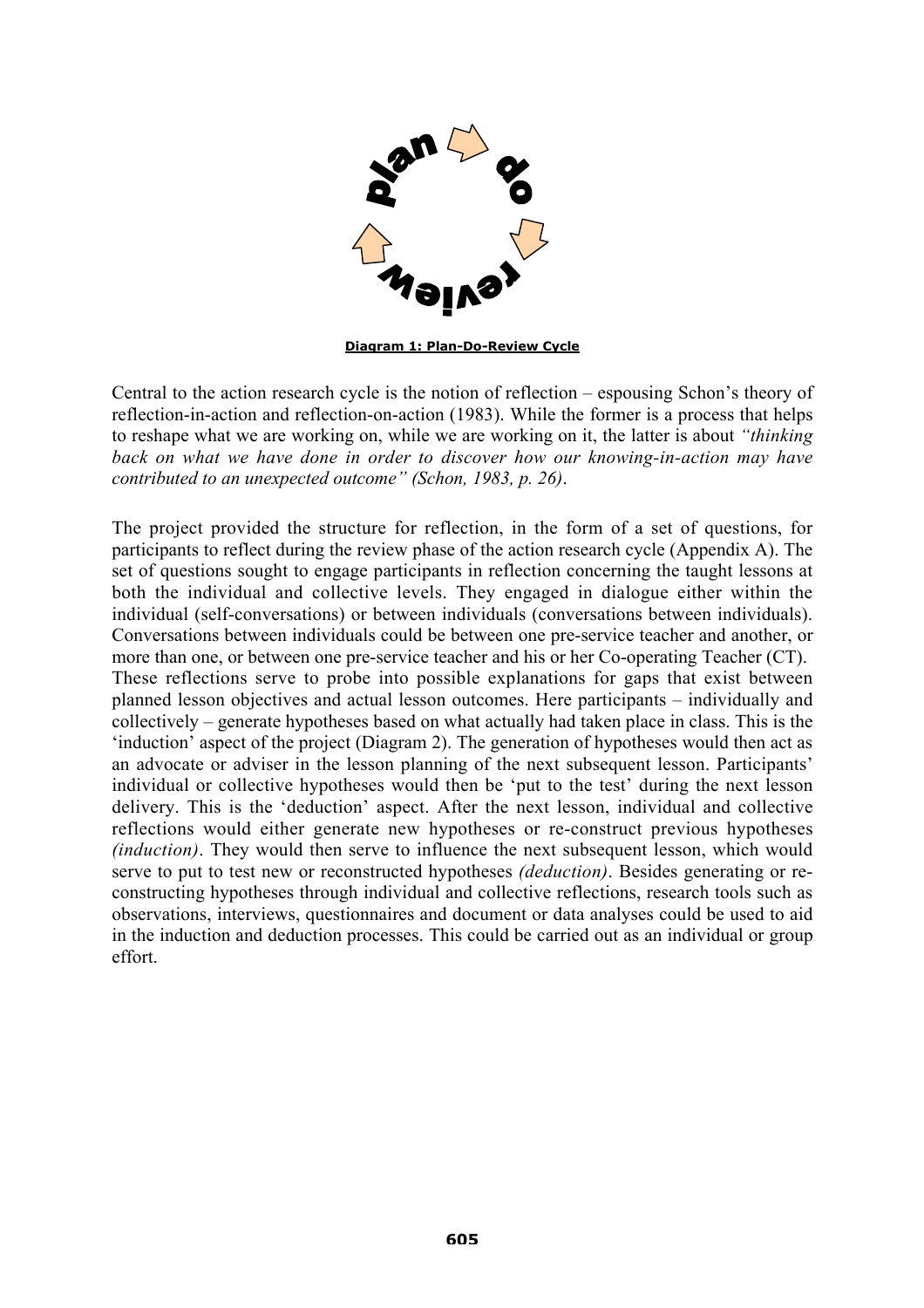

At the end of a given period of time, the knowledge gained from the action research cycles could be shared to the school's community through written or verbal means. Examples of the latter could include departmental meetings and contact time. The action research cycles thus serve to broaden and deepen the professional knowledge base of not only the individual preservice teachers, but also the stakeholders of the teaching profession.

In practice, the PAL Project constituted three parts. Each part has different time-slot requirements within the practicum period.

| <b>PART 1</b>   | Daily Reflections (Individual or Collective)             | Term 1 Week 8 to 9<br>Term 2 Week 1 to 3 |
|-----------------|----------------------------------------------------------|------------------------------------------|
| <b>PART II</b>  | <b>Research Work (Individual or Collective)</b>          | Term 1 Week 10<br>Term 2 Week 4          |
| <b>PART III</b> | <b>Sharing of PAL Project (Individual or Collective)</b> | Term 2 Week 5                            |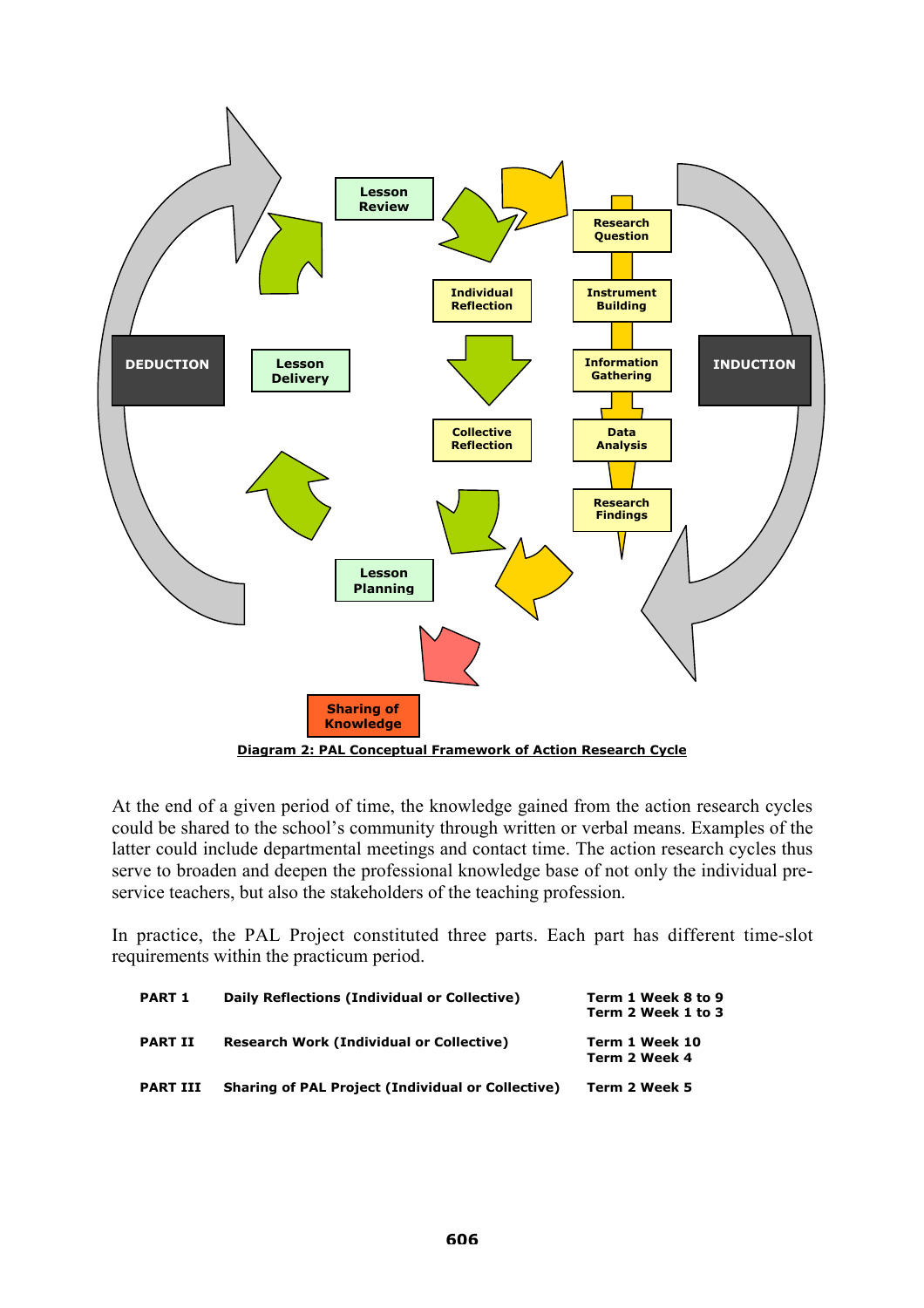For **PAL Project Part I**, pre-service teachers engaged in the following action research cycle



**Diagram 3: PAL Practical Framework of Action Research Cycle**

For **PAL Project Part II**, pre-service teachers engaged research activities covering the following procedures -

- **1. Set the research question (What do you want to know?)**
- **2. Set the research tools (What will be used to answer the question and why, and how will the tools be used?)**
- **3. Gather the information in a systematic manner**

–

- **4. Analyse the information that had been gathered**
- **5. Draw conclusions from the analysis of the information**

For **PAL Project Part III**, participants were to present their summative findings gathered from their reflections and research analysis to the school's stakeholders either in written or verbal form, or both. This part of the study, which would involve 75 per cent of the facilitator's work in the form of written report, was not carried out because of time shortage. All in all, Table 1 summarises the PAL Project time-frame.

| <b>PART</b> | Term 1<br>Week 8 | Term 1<br>Week 9 | Term 1<br>Week 10 | Term 2<br>Week 1 | Term 2<br>Week 2 | Term 2<br>Week 3 | Term 2<br>Week 4 | Term 2<br>Week 5 |
|-------------|------------------|------------------|-------------------|------------------|------------------|------------------|------------------|------------------|
|             |                  |                  |                   |                  |                  |                  |                  |                  |
| п           |                  |                  |                   |                  |                  |                  |                  |                  |
| III         |                  |                  |                   |                  |                  |                  |                  |                  |

# **Table 1: The PAL Project Time Frame**

Throughout the study, the first author acted as the facilitator who adopted a supportive role for participants. His role was mainly to provide explanations to queries, reminders and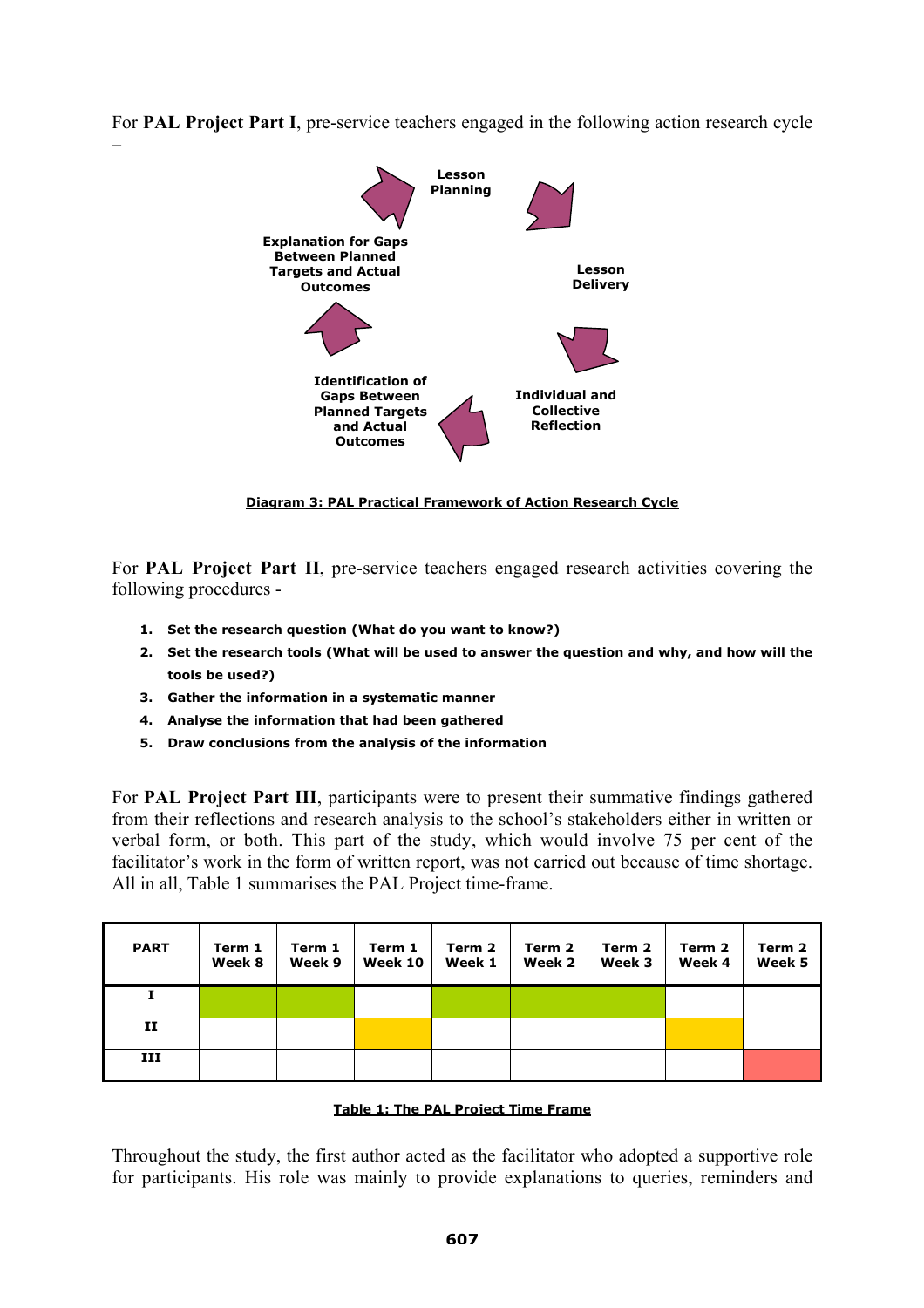updates via emails and SMS, monitoring of progress and research skills support. The degree of support varied in accordance to the phase of the study. In Phase I, the facilitator's role was substantially minimal. The facilitator helped participants to consider the research question, construct the research tools and analyse the results (Appendix B). In Phase II, the facilitator contributed to half the work, which essentially constituted a dialogical process (Diagram 4).



**Diagram 4: Dialogical Research Process**

One main principle that the facilitator had used was that although the research study was collaborative in nature, participants eventually have the final say in setting his or her own path in the research project. In addition, the collaboration between the facilitator and preservice teachers has a strong flexibility component. Pre-service teachers were given the decision to choose the class and subject for the reflection and research components, although they were strongly advised to stick to a single class and subject throughout the project. They were also given the choice to do any number of Daily Reflections and research projects taking into account of different contextual needs of the class and school. All in all, Table 2 summarises each pre-service teacher's completed reflection and research activities.

In terms of research design, the research study adopted a critical research design where collective action as a result of the investigation is a crucial component (Merriam, 2002). For this study, participatory action research is employed as it focuses on the political empowerment of people through participants' involvement in the design and implementation of a research study, besides fulfilling the main research question – that is, how action research structures, specifically reflection and research, influence pedagogical practice and beliefs towards professional practice of pre-service teachers during their teaching practicum experience. The strategies that were adopted to promote validity and reliability, in a qualitative research paradigm, include that of triangulation, member checks and peer-review (Merriam, 2002).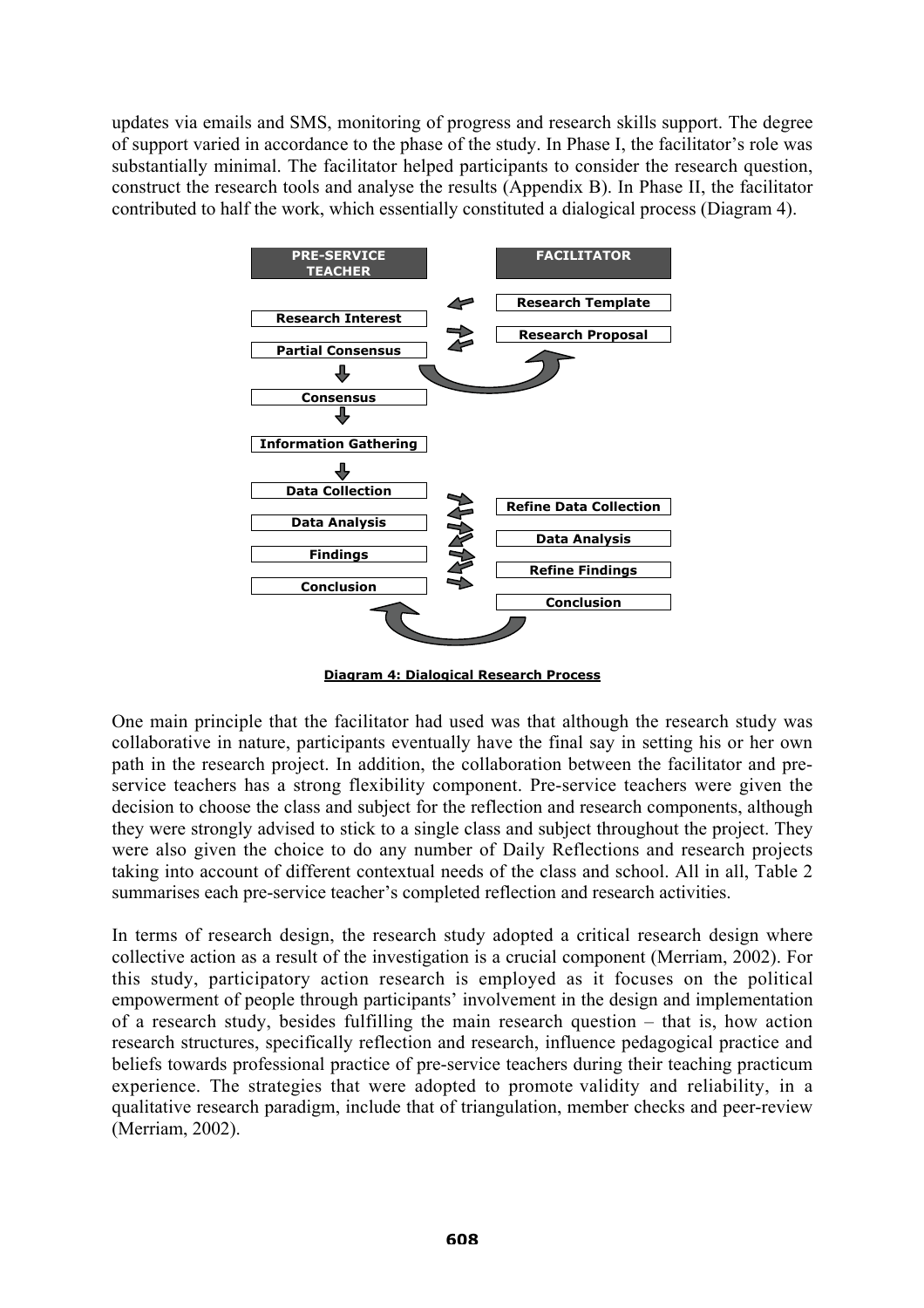The research tools employed comprised of dialogical reflective narratives, document analysis, focused-group interviews and individual critical incidents. For the dialogical reflective narratives, the themes that were explored comprised of 'satisfaction', 'motivation' and 'PAL tools' (reflection, research and facilitation). Questions were posed to individual pre-service teachers via email. Upon receiving the reflective narratives, the first author posed questions to clarify ambiguities or elaborate on a critical point. The pre-service teacher would then email a final response. The document analysis comprised of Daily Reflections materials. The critical incidents consisted of transcribed texts of individual interviews.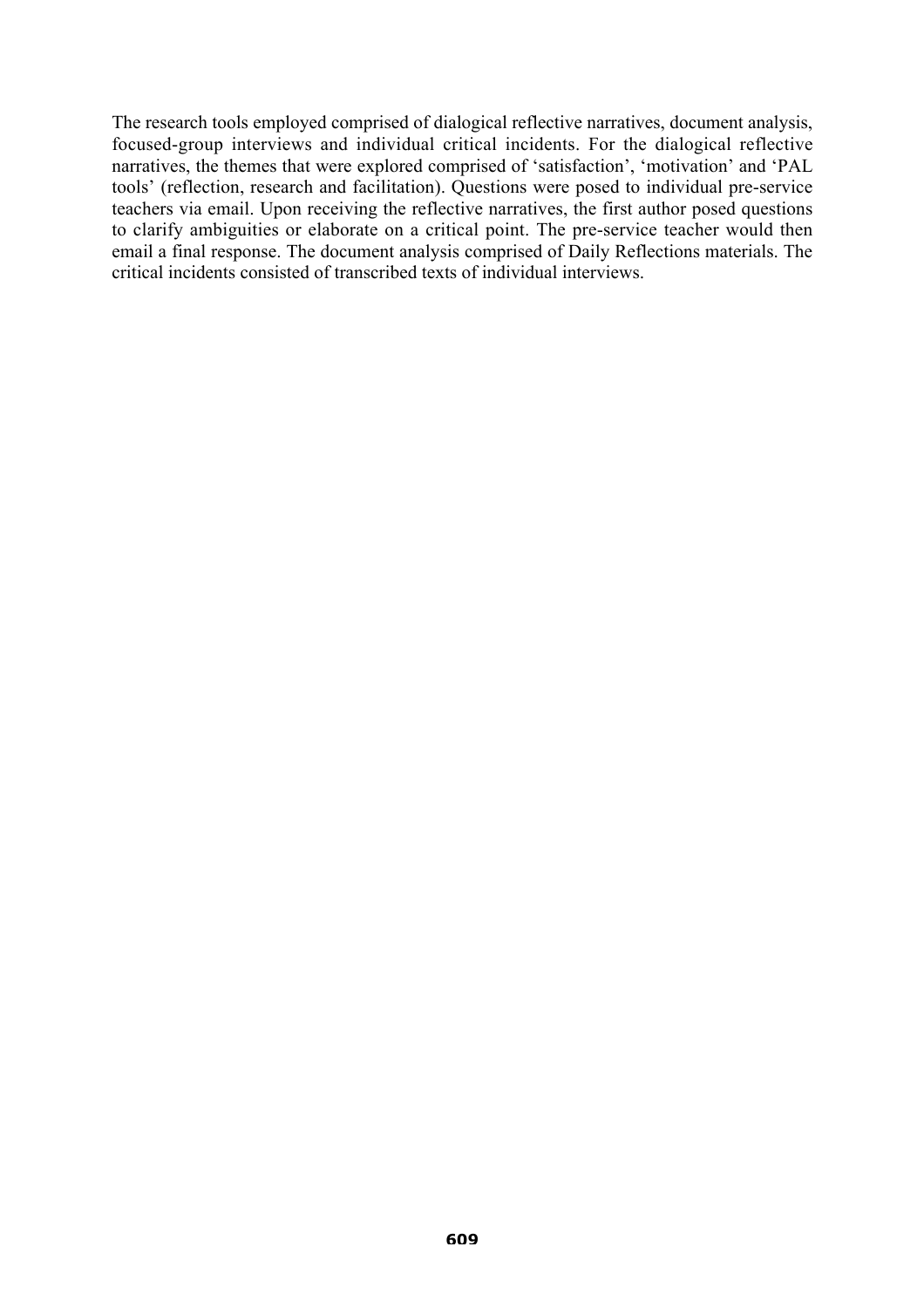| <b>JANAKI [Primary 3 Mathematics]</b>                                                                                                                                                                                                                                                                                                                                                                                                                                                                                                                                                                                               |                                                                                                                                                                                                                                                                                                                                                                                                                                                                                                                        |
|-------------------------------------------------------------------------------------------------------------------------------------------------------------------------------------------------------------------------------------------------------------------------------------------------------------------------------------------------------------------------------------------------------------------------------------------------------------------------------------------------------------------------------------------------------------------------------------------------------------------------------------|------------------------------------------------------------------------------------------------------------------------------------------------------------------------------------------------------------------------------------------------------------------------------------------------------------------------------------------------------------------------------------------------------------------------------------------------------------------------------------------------------------------------|
| <b>Reflection Component</b><br>(Key weakness observed after a lesson)                                                                                                                                                                                                                                                                                                                                                                                                                                                                                                                                                               | <b>Research Component</b><br>(Research question/s)                                                                                                                                                                                                                                                                                                                                                                                                                                                                     |
| Teacher felt nervous and anxious.<br>1.<br>Teacher was not confident.<br>2.<br>3. Students faced some confusion when they<br>played Division Bingo and multiplication magic<br>squares.<br>4. Students had difficulties in doing worksheets.<br>5. Students became restless as they completed<br>their work early.                                                                                                                                                                                                                                                                                                                  | <b>Questionnaire</b><br>How well and far does teacher's<br>a)<br>teaching reach students?<br>b) What are pupils' opinions on teacher's<br>teaching methods?                                                                                                                                                                                                                                                                                                                                                            |
| 6. Students had a problem in the board game.<br><b>PADMAWATHY [Primary 5 English Language]</b>                                                                                                                                                                                                                                                                                                                                                                                                                                                                                                                                      |                                                                                                                                                                                                                                                                                                                                                                                                                                                                                                                        |
|                                                                                                                                                                                                                                                                                                                                                                                                                                                                                                                                                                                                                                     |                                                                                                                                                                                                                                                                                                                                                                                                                                                                                                                        |
| <b>Reflection Component</b><br>(Key weakness observed after a lesson)                                                                                                                                                                                                                                                                                                                                                                                                                                                                                                                                                               | <b>Research Component</b><br>(Research question/s)                                                                                                                                                                                                                                                                                                                                                                                                                                                                     |
| Pupils were too excited and started talking<br>1.<br>when the lesson was going on.<br>Pupils found it difficult to understand the<br>2.<br>passage and started talking.<br>The talk requires a lot of time and attention.<br>з.<br>Lesson was disrupted due to fire-drill.<br>4.<br>Not interested in task because they were not<br>5.<br>confident in using the skills.<br>Pupils had things to complete, so they did not<br>6.<br>talk unnecessarily.<br>I was not in the mood, and pupils were<br>7.<br>hyperactive.<br>8. The pupils gained more information through<br>the use of newspaper articles.                          | <b>Interview</b><br>What are pupils' views of my teaching style<br>and in the delivery of my lesson?<br><b>Observation</b><br>Confirmation of results from the interview.                                                                                                                                                                                                                                                                                                                                              |
| <b>NACHAMMAI [Primary 4 Mathematics]</b>                                                                                                                                                                                                                                                                                                                                                                                                                                                                                                                                                                                            |                                                                                                                                                                                                                                                                                                                                                                                                                                                                                                                        |
| <b>Reflection Component</b><br>(Key weakness observed after a lesson)                                                                                                                                                                                                                                                                                                                                                                                                                                                                                                                                                               | <b>Research Component</b><br>(Research question/s)                                                                                                                                                                                                                                                                                                                                                                                                                                                                     |
| Shorter time for activity, and unable to find out<br>1.<br>pupils' understanding of the lesson.<br>Unable to finish the lesson closure. I did a very<br>2.<br>brief lesson closure.<br>My pace was slightly faster and some of the<br>з.<br>pupils were unable to catch up.<br>(Partial reflection)<br>4.<br>Insufficient time for pupils to finish group<br>5.<br>work.<br>(Partial reflection)<br>6.<br>Generally, it was a good lesson but pupils were<br>7.<br>excited and made noise during the quiz.<br>Pupils were very excited during the tuning-in<br>8.<br>and noisy during the group work.<br>(Partial reflection)<br>9. | <b>Section A, B, D (Questionnaire)</b><br><b>Section C (Interviews)</b><br>a) What are pupils' views on teacher's<br>style of relationship with pupils?<br>b) What are pupils' opinions of the<br>incentives/praise provided by the<br>teacher?<br>What are pupils' opinions of learning<br>c)<br>aids like charts, pictures, concrete<br>materials, worksheets and workbook<br>assignments?<br>Do pupils think if their interest or<br>d)<br>liking for a specific subject affects the<br>way they study the subject? |
| <b>NUR ASHIKIN [Primary 5 English Language]</b>                                                                                                                                                                                                                                                                                                                                                                                                                                                                                                                                                                                     |                                                                                                                                                                                                                                                                                                                                                                                                                                                                                                                        |
| <b>Reflection Component</b><br>(Key weakness observed after a lesson)                                                                                                                                                                                                                                                                                                                                                                                                                                                                                                                                                               | <b>Research Component</b><br>(Research question/s)                                                                                                                                                                                                                                                                                                                                                                                                                                                                     |
| Lesson overloaded with information.<br>1.<br>2.<br>Pupils were very restless and fidgety.<br>Students were bored with the lesson.<br>З.                                                                                                                                                                                                                                                                                                                                                                                                                                                                                             | <b>Questionnaire</b><br>a) Why and how did pupils feel left out or<br>ignored in class?<br>b) What are ways to help pupils learn<br>more actively and successfully?                                                                                                                                                                                                                                                                                                                                                    |

**Table 2: Summary of Completed Reflection and Research Activities**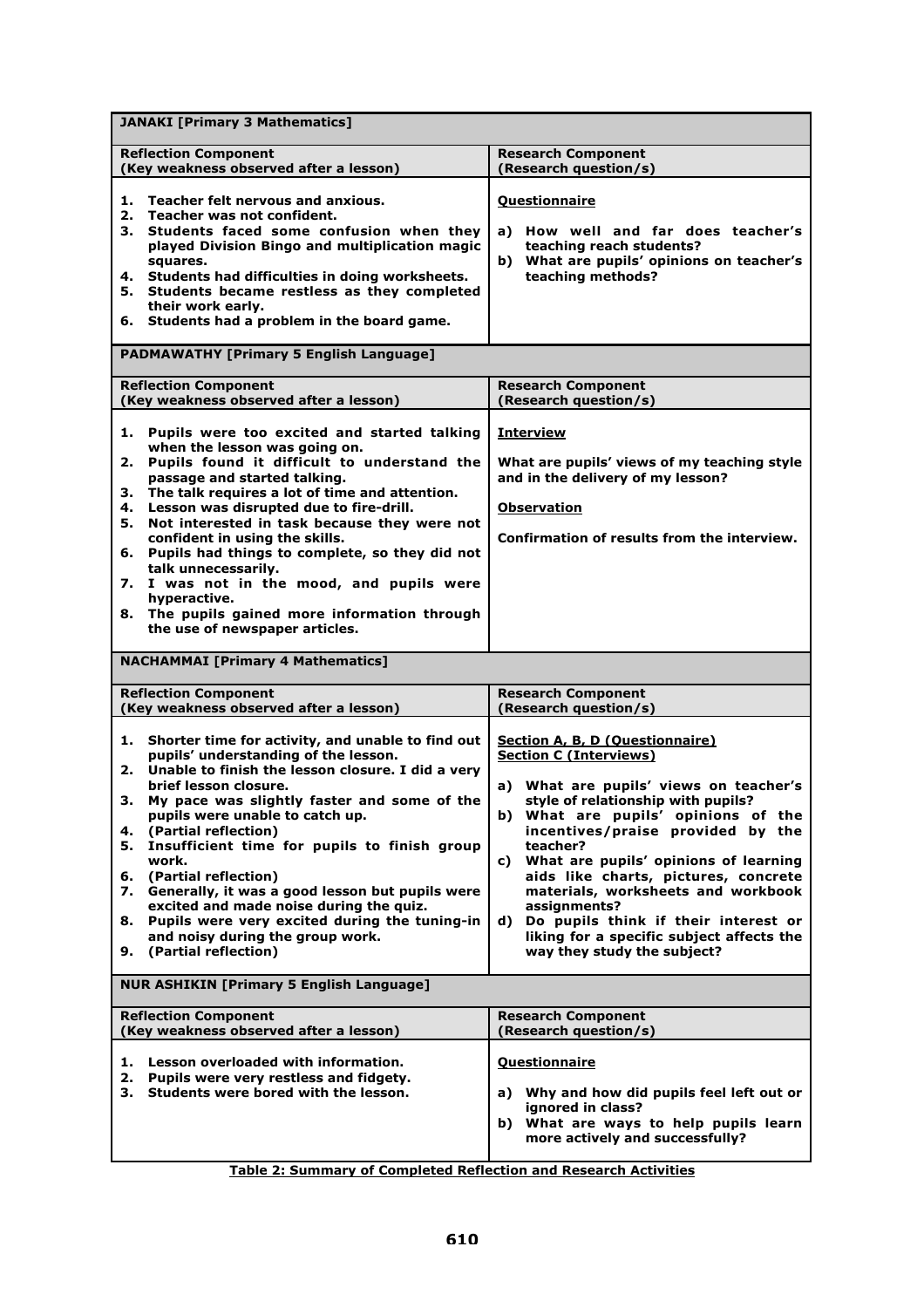## **Findings**

Based on the composite analyses of information gathered from the reflective narratives, document analysis, individual critical incidents and focused group interviews, the authors have identified seven key points pertaining to how the PAL Project – engagement in reflection and research – had influenced the pre-service teachers in their pedagogical practice and beliefs relating to professional learning. This, along with people involved in the reflection and research components, can be expressed in the diagram below (Diagram 5).



The presentation of the following key points will integrate together pedagogical practice with beliefs relating to professional learning as the structures of reflection and research are interdependent on each other.

- **1. Authentic Learning.** The authors found that having a grasp of a conceptual concept requires not only theoretical, but also experiential understanding of it. It is only after putting into action the conceptual model of the PAL Project that pre-service teachers fully understand and appreciate the concepts of 'reflection' and 'research'. The authors observed that the benefits of reflection and research in this project have been fully maximised as they fit within an authentic situation – a teaching practicum environment, which reside within a real life school environment. The authors also agree with Ponte (2002) that a gradual mastery of new skills and new actions at the same time is inevitable, but necessary.
- **2. 'Empowered' Learning.** The ability to reflect and act at the same time is empowering as it came from within as opposed to being imposed by an outsider such as the CTs or NSCs (NIE Supervision Co-ordinators). This is related to the notion of 'praxis' where activities of human beings consist of both reflection and action in order to transform the world. Moreover, the iterative element of the reflection and research inter-dependent components provided a focus for gradual sustained improvements. The engagement of reflection and research had inadvertently energised pre-service moral purpose of teaching (Fullan, 1993) where they see the importance – or commitment – of being able to teach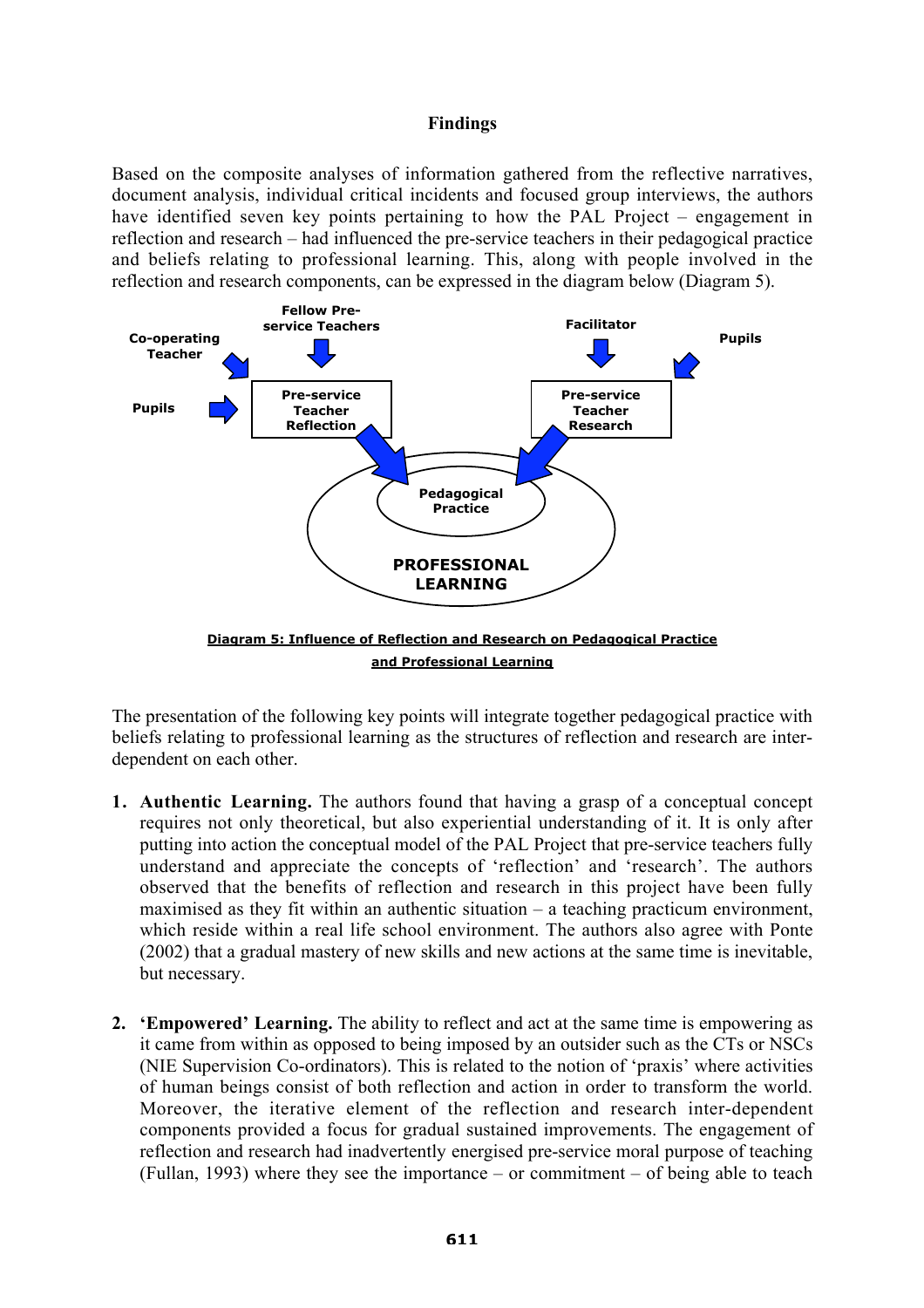effectively in order to meet the learning needs of their pupils. This was evident throughout the reflective narratives, Daily Reflections documents, individual critical incidents and focused group interviews where pupils' learning is the bottom-line.

"… I actually thought about their comments (during an interview session) and felt that maybe it will be easy to win over pupils if we realise what they really want. Therefore, interview is indeed a useful tool that could be used by the teachers to analyse their pupils and the strategies to cater to the needs of their pupils." (Nachammai)

"… So I kind of set too high expectation and I didn't go down to their level – when this happened I felt disappointed and upset ... I feel guilty after that (during reflection)." (Nur Ashikin)

"PAL Project was useful as I got to use different forms of getting feedback. For me there is no one particular process that was satisfactory. All the processes that I had used helped me to gather useful information regarding my teaching and what my students feel about my teaching. Individual and peer reflections got me information about my teaching style and I was able to critique my lesson. I felt good whenever I did my reflection. I had a sense of control and clear mind after reflecting and discussing with my peer because I knew my errors and felt confident because I knew how to solve and avoid the problem arising again." (Janaki)

Empowered learning also embraces collaborative learning. The authors found that learning from each other is more satisfying and powerful than individual learning. The network of people provided not only a source of differing intellectual view points, but also social-psychological support. In this regard, the facilitator's role had been most poignant. The conceptual, theoretical, psychological and administrative support provided by the facilitator had been said to be important from the initial stage to the completed stage. With regards to the knowledge society, Hargreaves (2003) suggested that teachers must work and learn in collegial teams in order to build a new professionalism. The authors argue that the notion of social constructivism must go beyond the cognitive domain and embrace the idea that learning requires commitment to meaningful social relationships.

**3. Critical Learning.** Both the engagement in reflection and research activities had brought about several 'realisation' or 'enlightening' experiences that basically question their assumptions on successful teaching and learning. The availability of different forms of inquiry and from different sources of people (Diagram 5) had nurtured a sense of selfcritique to their pedagogical assumptions. All in all, the engagement in reflection and research in the project had helped pre-service teachers to be more acceptable and positive to criticism of others.

"… I realised that getting informal feedback and work performance from students were insufficient to convince me about my weaknesses. It was only when I went through the questionnaire and got the final results that I realised the impact and effect of my teaching that I have done to the class." (Nur Ashikin)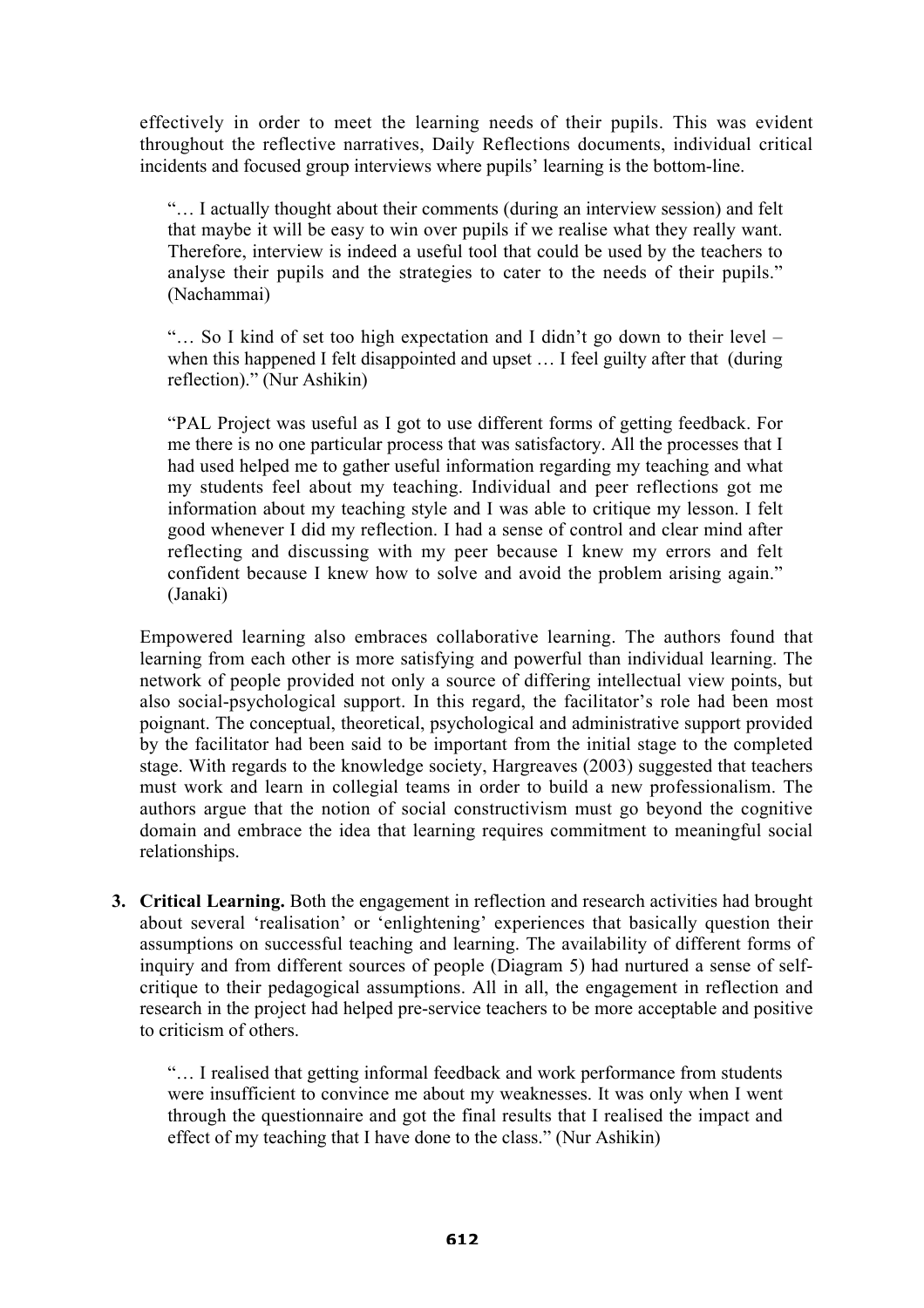"… Even now I could recollect some of the things that they told me because I really found that some of their comments were very different from what I perceived myself to be as a teacher." (Nachammai)

" $\ldots$  I've got a lot to learn you know  $\ldots$  What I have learnt in NIE is not enough – still have to sit down and … I have to keep on researching and learning." (Janaki)

"… Through the interview, I actually knew that time was not enough. When I saw that the children were struggling towards the last ten minutes, I knew that the resources were too hard to use … Then I realised that the children said that it was too difficult to use …" (Padma)

**4. Understanding of Pupils.** At the end of the project, all pre-service teachers converges to the idea that successful teaching and learning requires a deeper or growing understanding of their pupils. During a focused group interview, Padmawathy expressed that prior to the PAL project she used to believe that effective teaching and learning is dependent on effective planning and delivery. However, her engagement in interviews with pupils convinced her that her classroom observation is clearly insufficient and maybe misleading, and that conversations with pupils had proven that feedback from pupils is significant. For the case of Janaki, the analysis of questionnaire results had confirmed and convinced that her pupils are more motivated to learn through games.

"… There might be several reasons (for pupils' reluctance to response to the teacher's questions), but the first reason might be, they lack confidence. Secondly, they might be too smart, and they feel egoistic to ask questions, especially in EM1 class … So that's why I realised after this interview, this is a major problem, we don't think it's a problem, because it's so common, but I think it is …" (Nachammai)

In Nachammai's case, her interviews with pupils had not only created a belief in the need and commitment to understanding her pupils, but also an understanding of social reality. This situation echoes that of Freire's notion of 'conscientization' (1972) where a person begins to question social conditions so as to transform them.

**5. Learning and Being.** Through the research project, the authors had begun to see that being a professional and learning to be a professional is one of the same thing, and that being an expert teacher is never a finished project. The reflection and research activities had convinced pre-service teachers that reflecting and researching are beneficial and necessary tools for learning.

"I view PAL as a platform to reflective teaching and in turn professional development. It engenders a positive attitude towards reflective practice in teaching and clearly exhibits the importance of the teacher's role as a researcher. It has also helped me to see teaching as a continuous lifelong learning process. Moreover, practitioner's research … revitalized the sense of inquiry in me. Most importantly, PAL Project has added significance to my teaching profession and manifested itself to become meaningful to my teaching career. It has provided me with the framework, research tools and techniques to enhance my reflective teaching process." (Nachammai)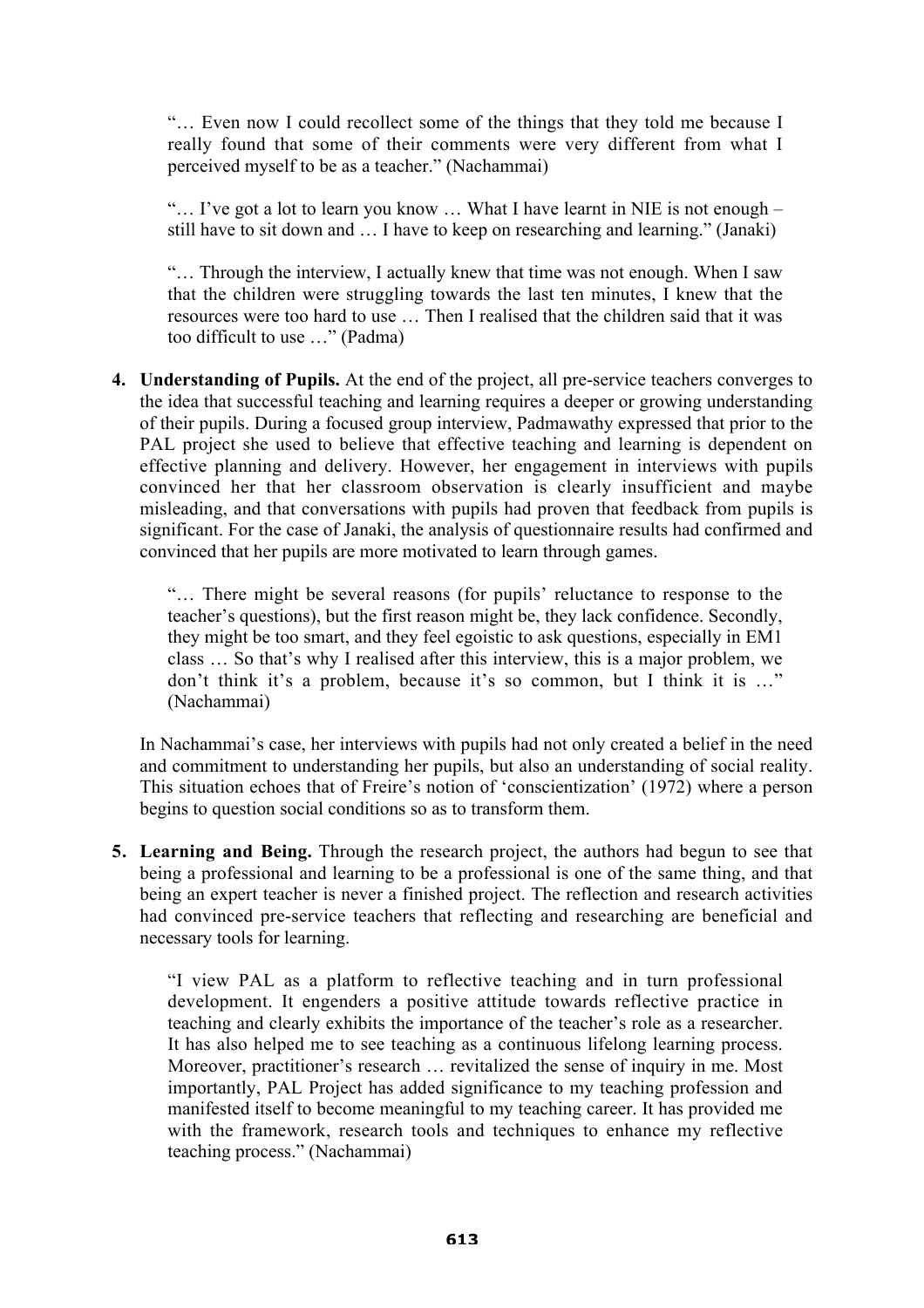The pursuit for lifelong learning is also acknowledged by Day (1999) as in order to keep pace with change and to review and renew their own knowledge, skills and visions for good teaching in the knowledge society.

## **Conclusion**

Although the findings and discussion thus far had touched on converging concerns, there were indications that suggest variability in the pre-service teacher's engagement in the PAL Project. This the authors suspect to be caused by differences in personality, school and class setting, interaction level with facilitator, and the quality of reflection and research. However, the authors suspect that the personality of pre-service teachers might be the most significant factor in influencing the pathways of learning. As indicative examples – Padmawathy was seen to be motivated to learn because of her need to be productive in pedagogy; Janaki was perceived to value learning and pedagogy on equal terms; Nur Ashikin was observed to be motivated to learn within a pedagogical domain in order to improve herself as a person; and Nachammai was observed to have a need to find meaning in her learning and teaching.

In closure, the authors saw that the PAL Project had provided the structures to influence preservice teachers' pedagogical practice, and more importantly their beliefs pertaining to professional learning. For the latter, Padmawathy stated that the lesson she had learnt about not assuming pupils' understanding using her own observation has influenced her current practice as a full-time teacher. This critical incident had caused her to stringently monitor pupils understanding during lesson time and at the end of the lesson, and plan to provide for opportunities for pupils to give critical feedback to her at the end of year. In the same vein, Nachammai had reported an incident where she questioned a feedback given by a pupil who responded negatively concerning the ENABLE programme, and conversed with the pupil at length to have a better understanding on the pupils' brief comment in the questionnaire.

In conclusion, although the findings are at best 'transferable' (Lincoln and Guba, 1985), the authors are in agreement with Deng (in press) who emphasised that pre-service teachers need to become well-informed and morally-sensitive professionals, and that teacher preparation needs to embrace a broader vision of teacher preparation in order to transform the beliefs and perspectives of pre-service teachers.

#### **References**

- Day, C. (1999). *Developing Teachers: The challenges of lifelong learning*. London: Falmer Press.
- Freire, P. (1972). *Pedagogy of the Oppressed*. London: Penguin.
- Fullan, M. (1993). *Change Forces: Probing the Depths of Educational Reform*. London: Falmer Press.
- Hargreaves, A. (2003). *Teaching in the Knowledge Society: Education in the age of insecurity*. London: Teachers College Press.
- Lincoln, Y. S. and Guba, E. (1985) *Naturalistic Inquiry*, California: Sage.
- Merriam, S. B. (2002). *Qualitative Research in Practice: Examples for Discussion and Analysis*. San Francisco: Jossey-Bass.
- Ponte, P. (2002). How Teachers Become Action Researchers and How Teacher Educators Become their Facilitators. *Educational Action Research*, 10 (3), 399-422.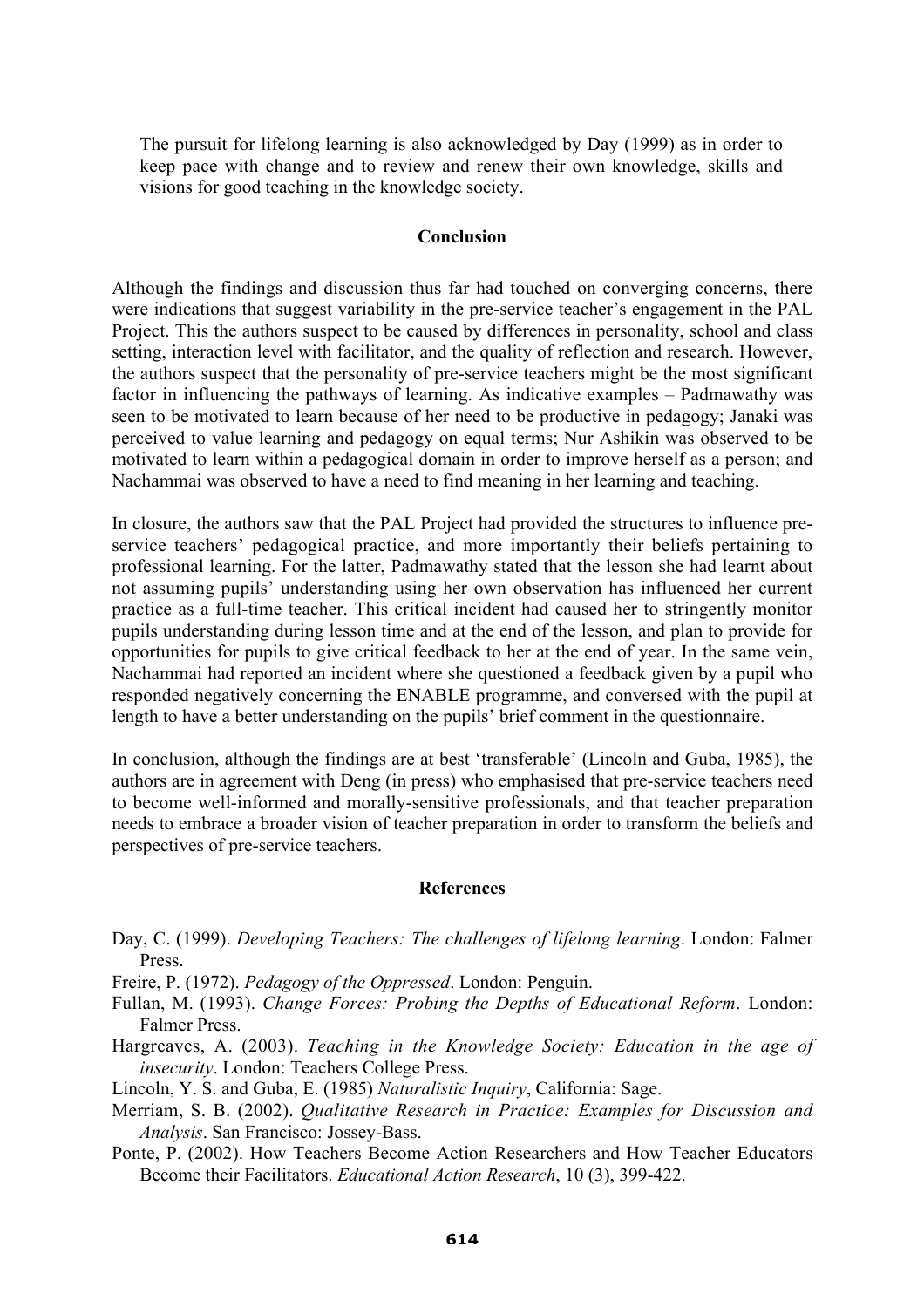Potter, G. (2001). Teachers as Researchers: A Call to Action. *Teaching and Learning*, 22 (1), 13-22. Schon, D. (1983). *The Reflective Practitioner*. New York: Basic Books.

**Hairon Salleh National Institute of Education, NTU, Singapore hsalleh@nie.edu.sg**

**Janaki Retanam Sembawang Primary School jan\_ret@hotmail.com**

**Padmawathy Vellusamy Concord Primary School padmawathy\_21@hotmail.com**

**Nachammai Selva Nachiappan Woodlands Ring Primary School nachammai\_selva\_nachiappan@moe.edu.sg**

**Nur Ashikin Abdul Aziz Catholic High School (Primary) nur\_ashikin\_abdul\_aziz@moe.edu.sg**

**Submitted on 19 Nov 03 for the ERAS 2003 Conference, Singapore.**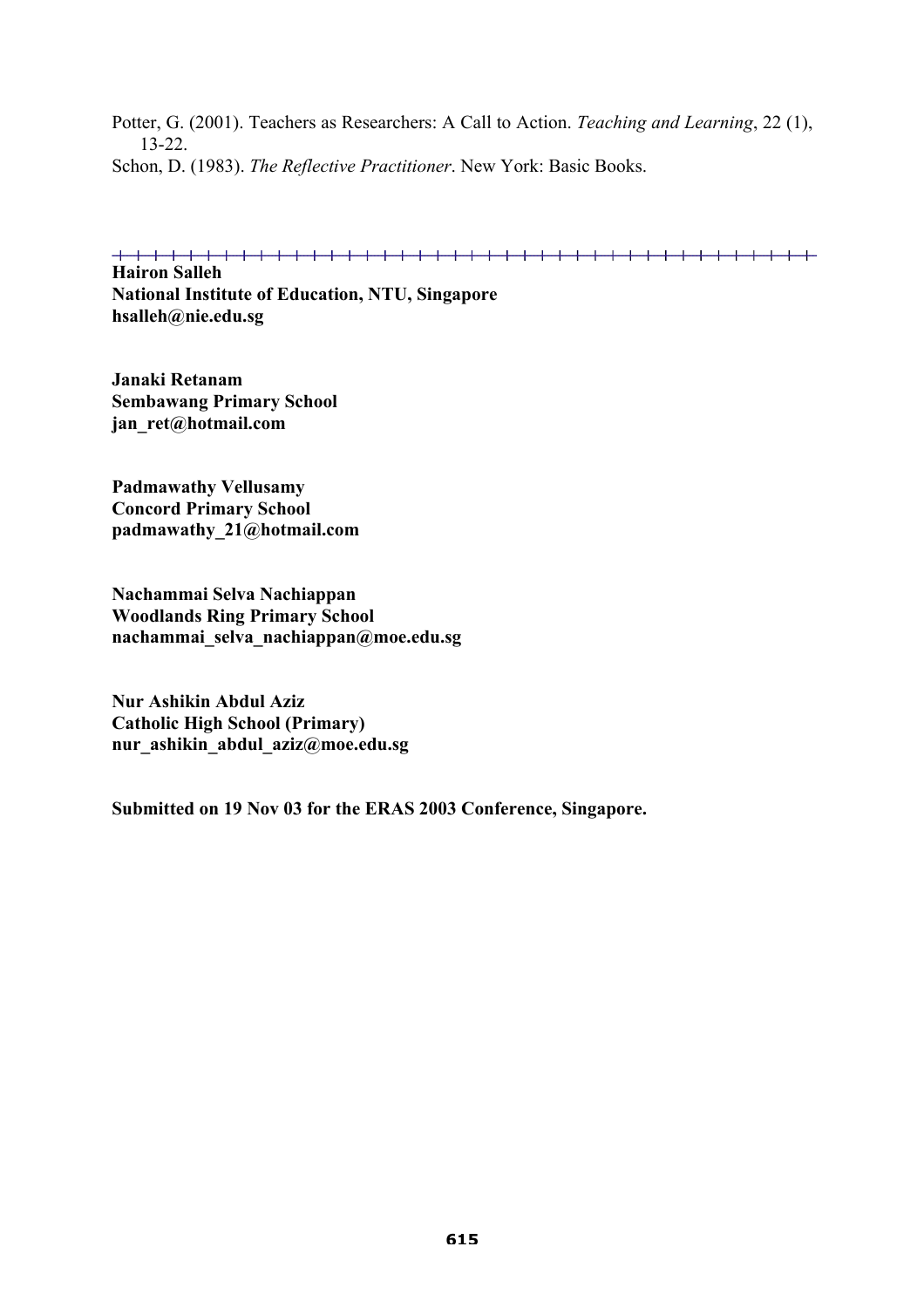|                    | Project<br>PAL<br>practicum action learning                                                   |
|--------------------|-----------------------------------------------------------------------------------------------|
|                    | <b>Name:</b>                                                                                  |
|                    | <b>School:</b>                                                                                |
|                    | <b>Class:</b>                                                                                 |
| $=$ $\circledcirc$ | <b>Subject:</b><br><b>Practical Action Learning Project (PAL)</b><br><b>DAILY REFLECTIONS</b> |
|                    |                                                                                               |
|                    | <u>A. INDIVIDUAL REFLECTION</u>                                                               |

1. To what extent has your lesson been successful to meet the specific instructional objectives? *(Circle your response)*

| Verv                | <b>Unsuccessful</b> | Successful | Verv       |
|---------------------|---------------------|------------|------------|
| <b>Unsuccessful</b> |                     |            | Successful |

2. How did you fare for the various components of your lesson? *(Shade your response)*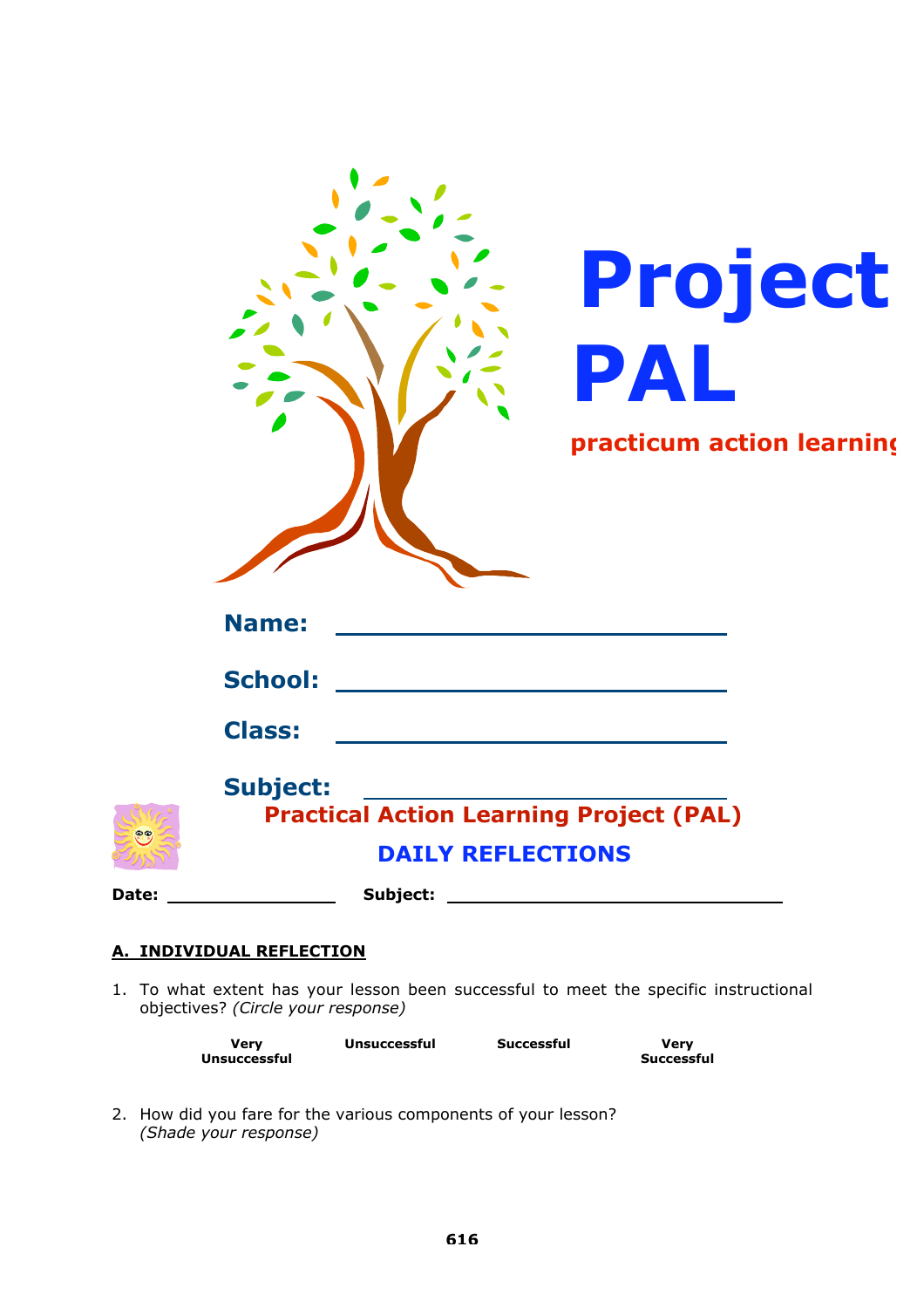| <b>LESSON COMPONENTS</b>               | <b>VERY POOR</b> | <b>POOR</b> | <b>GOOD</b> | <b>VERY GOOD</b> |
|----------------------------------------|------------------|-------------|-------------|------------------|
| <b>PLANNING</b>                        |                  |             |             |                  |
| <b>DEVELOPING</b><br><b>THE LESSON</b> |                  |             |             |                  |
| <b>COMMUNICATING</b>                   |                  |             |             |                  |
| <b>MANAGING</b>                        |                  |             |             |                  |
| <b>EVALUATING</b>                      |                  |             |             |                  |

3. Identify one key weakness of your lesson, and provide possible 'cause and effect' explanations for them. *(Example: Appendix A)*

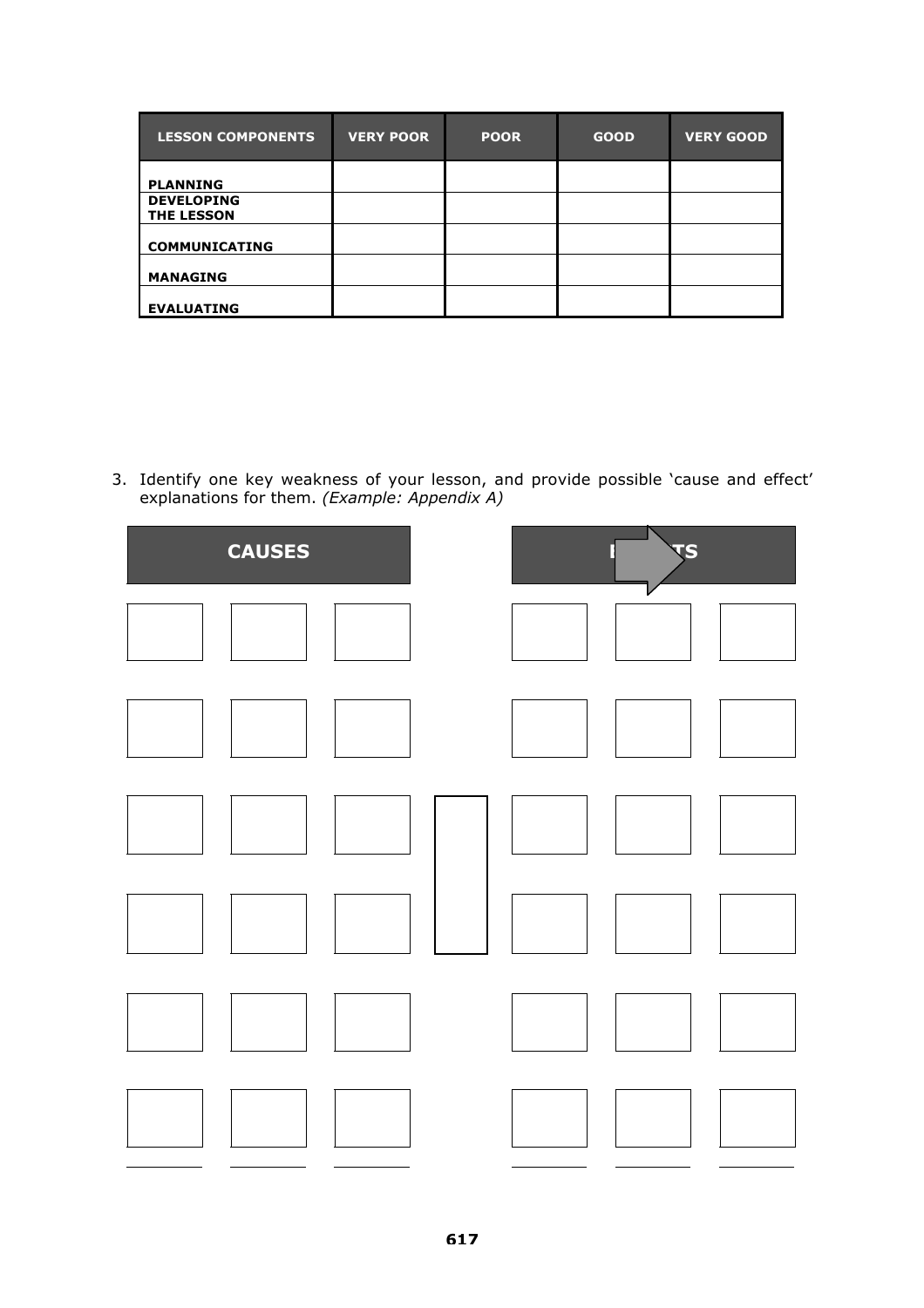

<u> 1990 - Johann Barbara, martin a</u>



# **B. COLLECTIVE REFLECTION**

1. Share to your colleague/s about the above 'cause and effect' description, and allow them to agree or disagree with you, or add new 'cause and effect' processes.

Dialogue with .

New insights that you have gained from your dialogue with your colleague/s …

2. Integrate your colleague/s' view and opinion in the above 'cause and effect' description - using a different coloured pen. *(Example: Appendix A)*

# **C. INDIVIDUAL / COLLECTIVE RESOLUTION**

Give three recommendations to be integrated into your next lesson plan.

| the contract of the contract of the contract of the contract of the contract of                                             | 2. $\qquad \qquad$ |  |
|-----------------------------------------------------------------------------------------------------------------------------|--------------------|--|
| <u> Louis Communication de la communication de la communication de la communication de la communication de la com</u><br>3. |                    |  |

|                                  | <b>Hairon Salleh</b><br><b>Policy and Management Studies</b><br>20 Feb 03<br>For further enquiries, please email at <b>hsalleh@nie.edu.sq</b> or phone at 67903253. |                       |               |  |                                 |  |  |  |  |  |  |  |  |  |
|----------------------------------|---------------------------------------------------------------------------------------------------------------------------------------------------------------------|-----------------------|---------------|--|---------------------------------|--|--|--|--|--|--|--|--|--|
|                                  |                                                                                                                                                                     |                       | <b>CAUSES</b> |  |                                 |  |  |  |  |  |  |  |  |  |
| <b>Idealistic</b><br>personality |                                                                                                                                                                     | <b>Over-ambitious</b> | planning      |  | <b>Ceacher tried</b><br>to rush |  |  |  |  |  |  |  |  |  |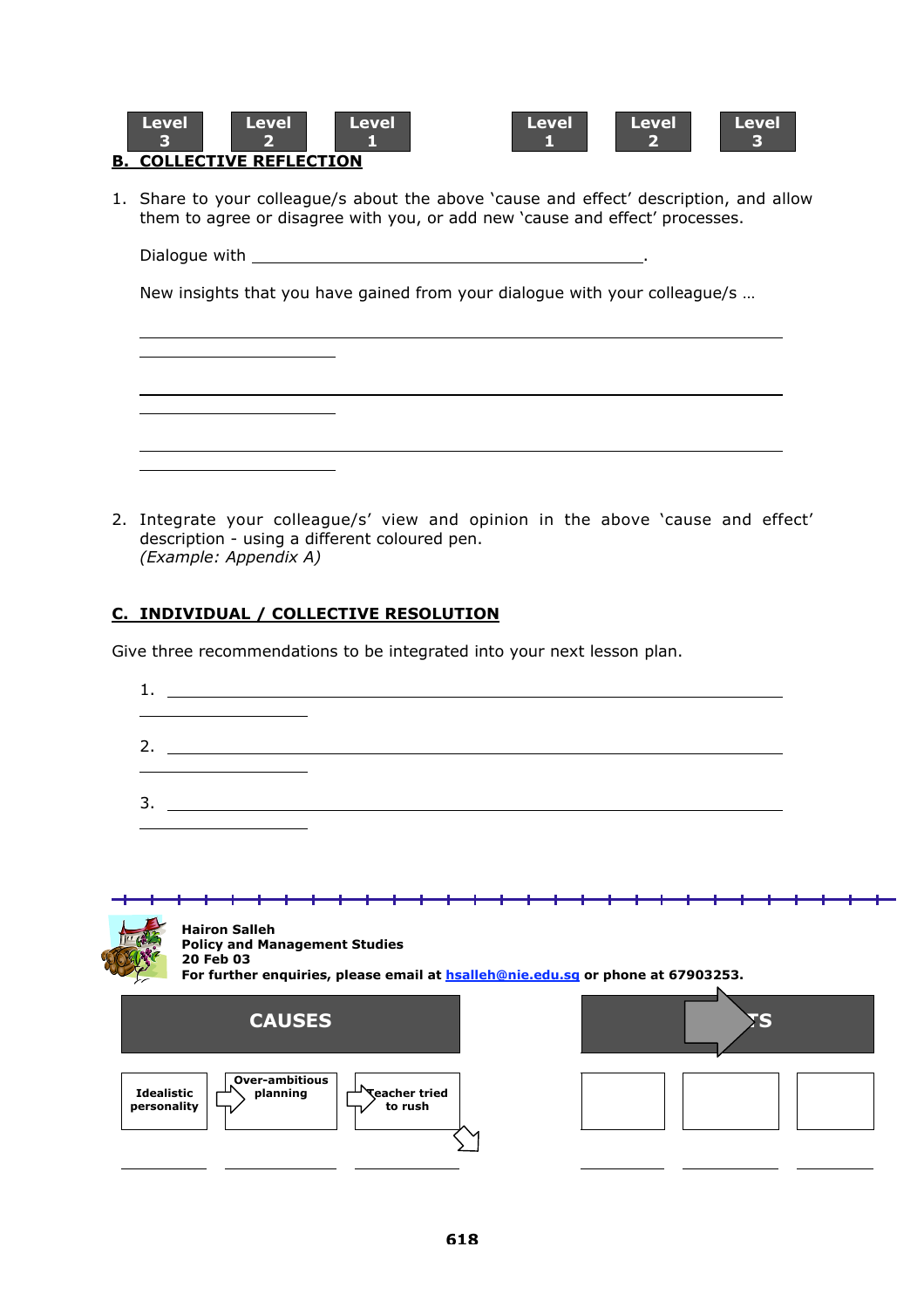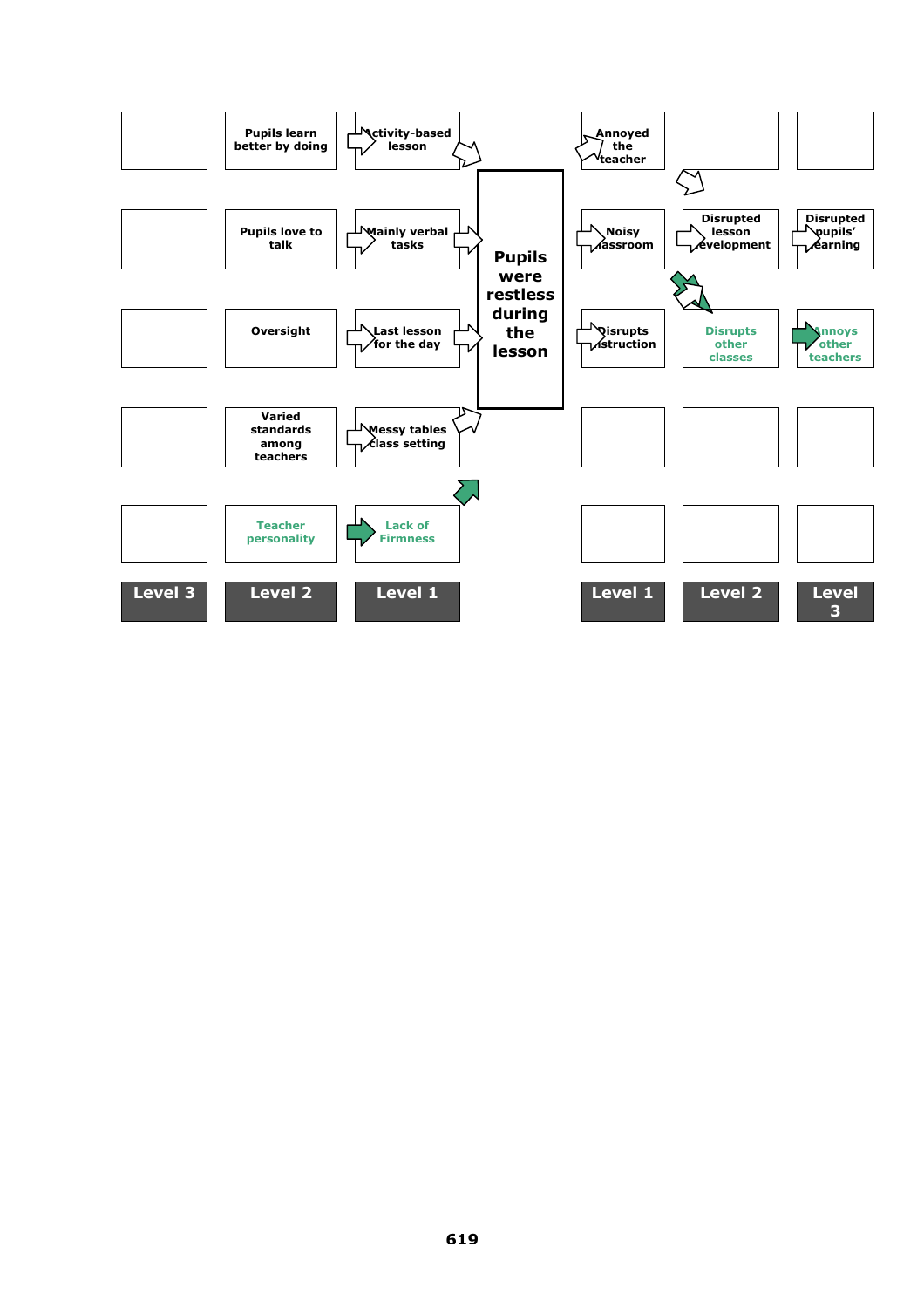

# **Practical Action Learning Project (PAL) RESEARCH PHASE**

While Phase I provides practitioners with opportunities to engage in individual and collective reflections within the lesson planning-delivery-review cycle, Phase II provides opportunities to engage in research as a response or 'reflex' to these reflections *(Diagram 1)*.



## **Diagram 1: PAL Conceptual Framework of Action Research Cycle (Phase I and II)**

The engagement in research study seeks to provide greater clarification, or simply to know more, into matters or issues that surfaced out of the individual and collective reflections. The following steps are helpful guidelines to undertake a research study –

- 1. Research question
- 2. Instrument building
- 3. Information gathering
- 4. Data analysis
- 5. Research findings

As the PAL Project lasts within a relatively short time frame, the proposed research methods have tendency towards being exploratory rather than experimental. In addition, only three main types of tools will be proposed – questionnaire, interview and observation. For Phase II, practitioners will collaborate with the lecturer on a 50-50 basis.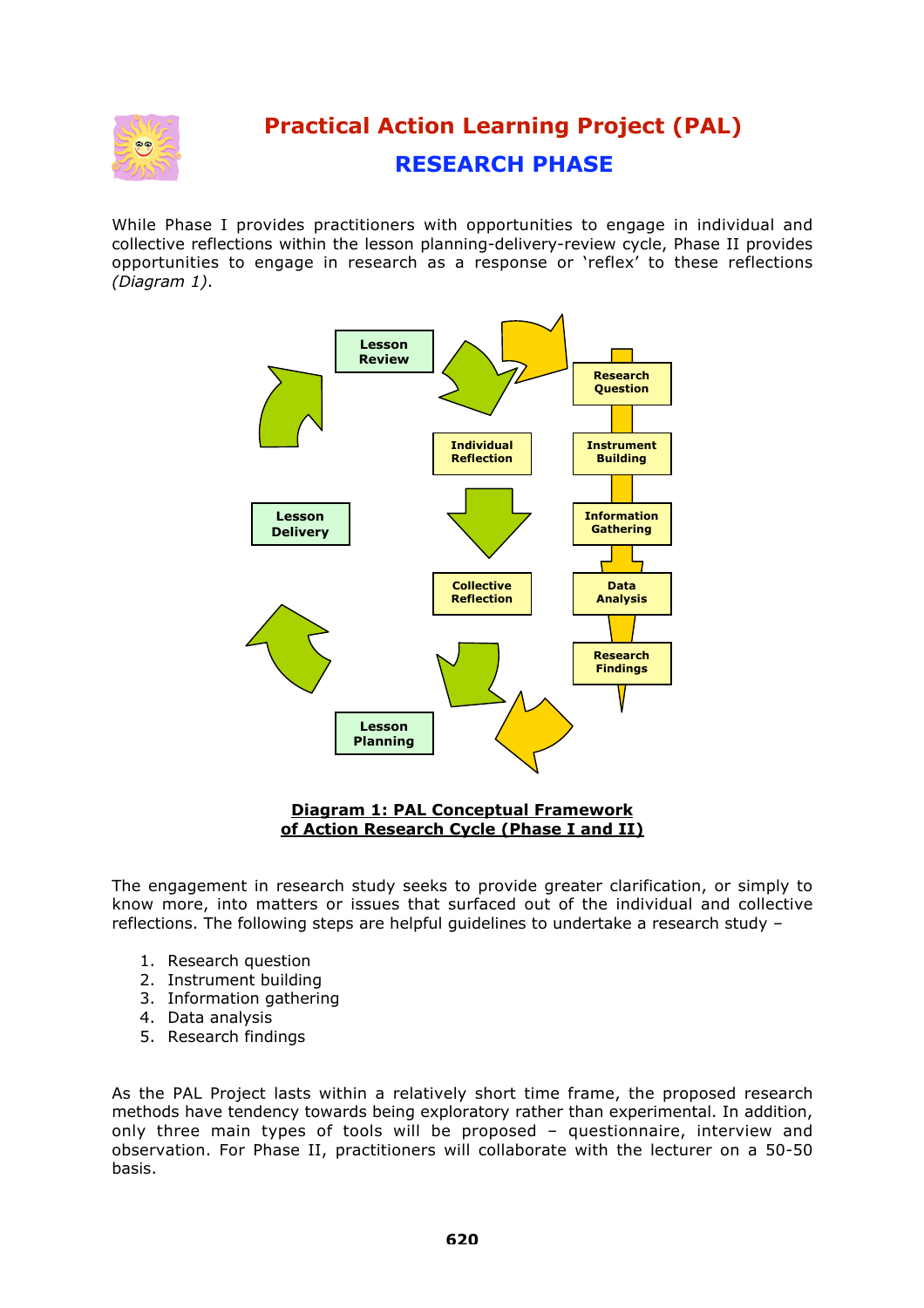

- Example 1: "What are pupils' views on teacher's style of relationship with pupils?"
- Example 2: "What are pupils' opinions of the worksheets provided by the teacher?"
- Example 3: "What are pupils' responses to quizzes in comparison to non-quizzes activities?"